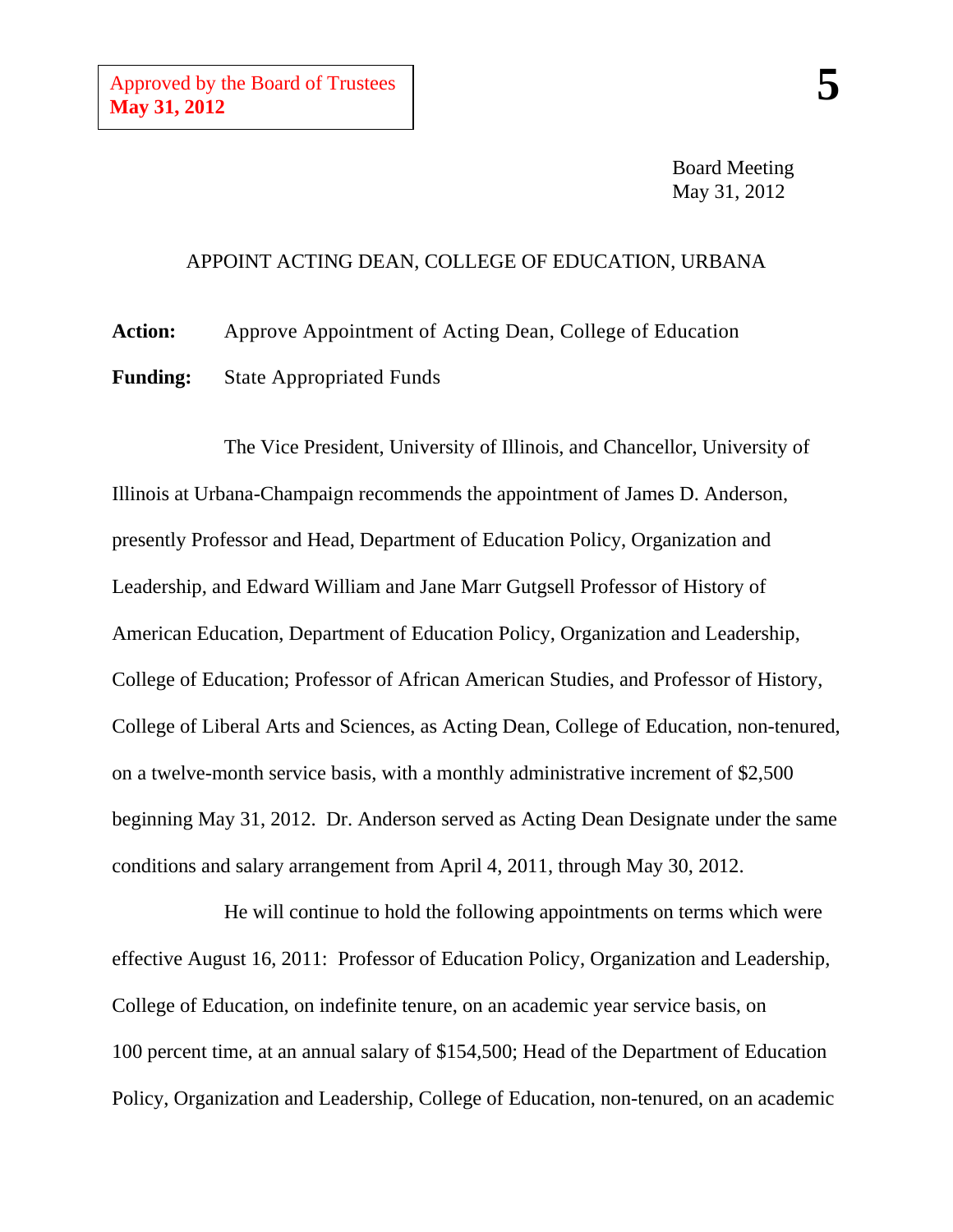year service basis, with an annual administrative increment of \$3,000; Edward William and Jane Marr Gutgsell Professor of History of American Education, Department of Education Policy, Organization and Leadership, College of Education, non-tenured, on an academic year service basis, with an annual increment of \$8,333; Professor of African American Studies, College of Liberal Arts and Sciences, non-tenured, on an academic year service basis, on zero percent time, non-salaried; and Professor of History, College of Liberal Arts and Sciences, non-tenured, on an academic year service basis, on zero percent time, non-salaried.

This nomination is made in consultation with senior faculty and administrators in the College.

The Board action recommended in this item complies in all material respects with applicable State and federal laws, University of Illinois *Statutes*, *The General Rules Concerning University Organization and Procedure*, and Board of Trustees policies and directives.

The Vice President for Academic Affairs concurs.

The President of the University recommends approval.